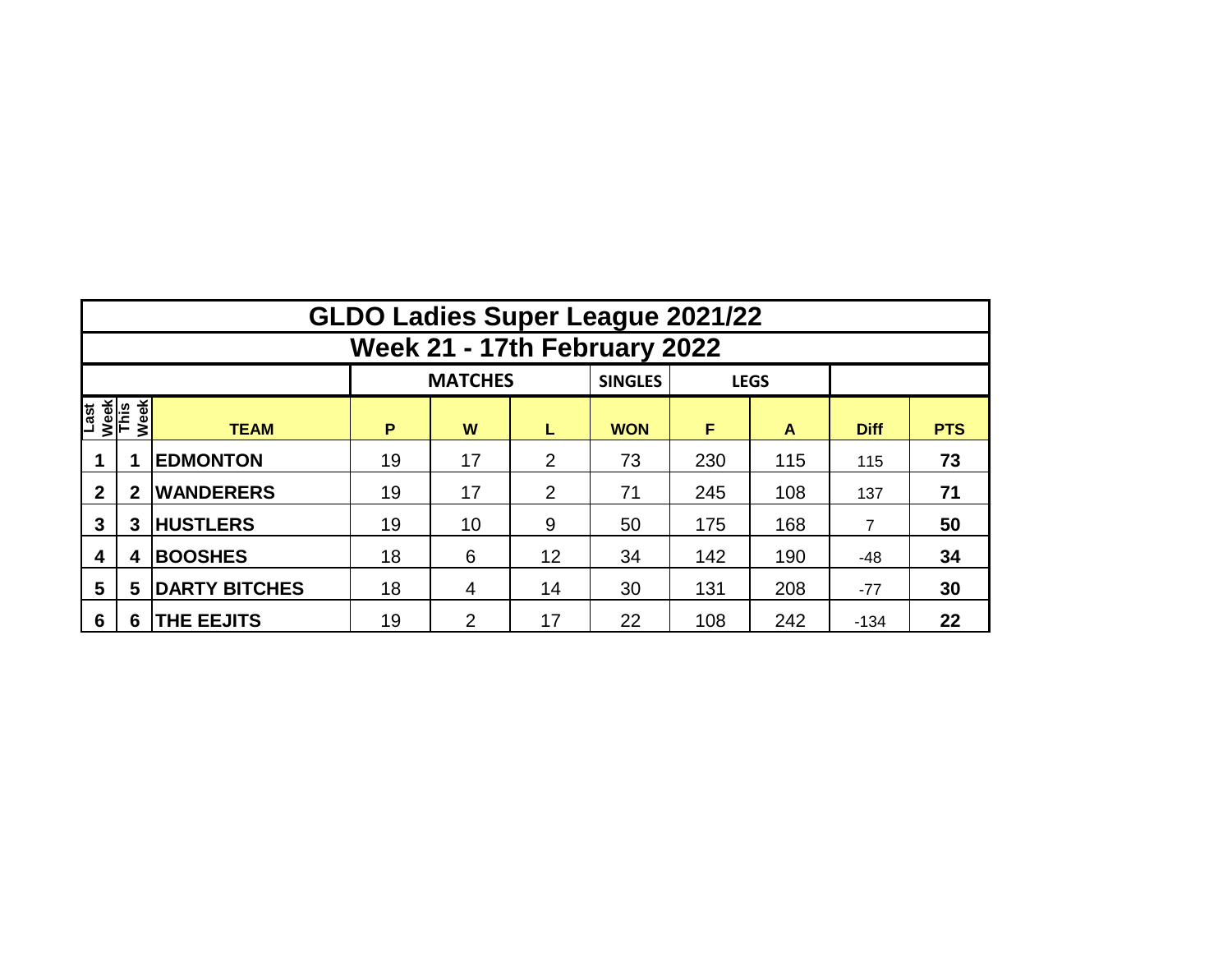| <b>Greater London Darts Organisation Ladies Super League 2021/22</b> |                                      |             |         |                                                             |  |                                |                |                |         |                                     |                |                |                |                |  |  |
|----------------------------------------------------------------------|--------------------------------------|-------------|---------|-------------------------------------------------------------|--|--------------------------------|----------------|----------------|---------|-------------------------------------|----------------|----------------|----------------|----------------|--|--|
| Week                                                                 | 21                                   |             |         |                                                             |  |                                |                |                |         | DATE 17th February 2022             |                |                |                |                |  |  |
|                                                                      | <b>WANDERERS 4 v 1 DARTY BITCHES</b> |             |         |                                                             |  |                                |                |                |         |                                     |                |                |                |                |  |  |
|                                                                      |                                      |             |         |                                                             |  |                                |                |                |         |                                     |                |                |                |                |  |  |
| Ave                                                                  | Tons                                 |             | 180 HCO |                                                             |  | Ave                            | Tons           |                | 180 HCO |                                     |                |                |                |                |  |  |
| 17.22                                                                | 6                                    |             |         | Natalie OSBORN                                              |  | 18.21                          | 3              |                |         | Jane BIGGS                          | 3              | 2              | 1              | 0              |  |  |
| 19.03                                                                | 2                                    |             |         | Steph STUTLEY                                               |  | 12.88                          | $\mathbf{1}$   |                |         | <b>Steph DANIELL</b>                | 3              | 0              | $\overline{2}$ | 0              |  |  |
| 17.23                                                                | 4                                    |             |         | Carly TOWNSEND                                              |  | 14.98                          | $\mathbf{1}$   |                |         | Su HOLT                             | 3              | $\mathbf{1}$   | 3              | 0              |  |  |
| 13.32                                                                | 3                                    |             |         | Dee BELCHER                                                 |  | 13.91                          | 3              |                |         | Lisa DUNFORD                        | $\overline{2}$ | 3              | 3              | $\mathbf{1}$   |  |  |
| 11.65                                                                | $\mathbf{1}$                         |             |         | Lynne BIONDINI                                              |  | 11.87                          | $\mathbf{1}$   |                |         | Kimmy DANIELL                       | 3              | 0              | $\overline{4}$ | $\mathbf{1}$   |  |  |
| 15.69                                                                | 16                                   | $\mathbf 0$ |         | <b>Team Average</b>                                         |  | 14.37                          | 9              | $\mathbf{0}$   |         | <b>Team Average</b>                 | 14             | 6              | $\overline{a}$ | $\mathbf{1}$   |  |  |
| Res:                                                                 |                                      |             |         |                                                             |  | Res:                           |                |                |         |                                     |                |                |                |                |  |  |
|                                                                      |                                      |             |         |                                                             |  |                                |                |                |         | <b>Final result</b><br>4<br>14<br>6 |                |                |                |                |  |  |
|                                                                      |                                      |             |         |                                                             |  |                                |                |                |         |                                     |                |                |                |                |  |  |
|                                                                      |                                      |             |         |                                                             |  | THE EEJITS 2 v 3 BOOSHES       |                |                |         |                                     |                |                |                |                |  |  |
| Ave                                                                  | Tons                                 |             | 180 HCO |                                                             |  | Ave                            | Tons           |                | 180 HCO |                                     |                |                |                |                |  |  |
| 11.60                                                                | 0                                    |             |         | Claire CAMELO                                               |  | 12.53                          | 4              |                |         | <b>Kelly LIVETT</b>                 | 0              | 3              | 0              | $\mathbf{1}$   |  |  |
| 10.68                                                                | 0                                    |             |         | Steph HOLT                                                  |  | 12.53                          | 0              |                | 99      | Mary CUSACK                         | 0              | 3              | 0              | $\overline{2}$ |  |  |
| 12.52                                                                | 3                                    |             |         | Sarah CRONIN                                                |  | 12.38                          | 0              |                |         | <b>Nic WATLING</b>                  | 3              | $\overline{2}$ | $\mathbf{1}$   | 2              |  |  |
| 12.95                                                                | $\mathbf{1}$                         |             |         | Coral STEVENS                                               |  | 15.18                          | 3              |                |         | Linda EMERTON                       | 1              | 3              | $\mathbf{1}$   | 3              |  |  |
| 14.27                                                                | $\mathbf{1}$                         |             |         | Christina CRONIN                                            |  | 0.00                           | $\Omega$       |                |         | <b>BYE</b>                          | 3              | $\Omega$       | $\overline{2}$ | 3              |  |  |
| 12.40                                                                | 5                                    | $\Omega$    |         | <b>Team Average</b>                                         |  | 10.52                          | $\overline{7}$ | $\mathbf{0}$   |         | <b>Team Average</b>                 | $\overline{7}$ | 11             | $\overline{2}$ | $\overline{3}$ |  |  |
| Res:                                                                 |                                      |             |         |                                                             |  | Res:                           |                |                |         |                                     |                |                |                |                |  |  |
| <b>Final result</b><br>7                                             |                                      |             |         |                                                             |  |                                |                |                |         |                                     | 11             | $\overline{2}$ | 3              |                |  |  |
|                                                                      |                                      |             |         |                                                             |  |                                |                |                |         |                                     |                |                |                |                |  |  |
|                                                                      |                                      |             |         |                                                             |  | <b>EDMONTON 1 v 4 HUSTLERS</b> |                |                |         |                                     |                |                |                |                |  |  |
| Ave                                                                  | Tons                                 |             | 180 HCO |                                                             |  | Ave                            | Tons           |                | 180 HCO |                                     |                |                |                |                |  |  |
| 12.32                                                                | 0                                    |             |         | Pat ROGERS                                                  |  | 13.30                          | $\overline{2}$ |                |         | Sharon MCMAHON                      | 0              | 3              | 0              | $\mathbf{1}$   |  |  |
| 17.60                                                                | 3                                    |             |         | Mandy SOLOMONS                                              |  | 17.02                          | 3              |                |         | <b>Nicky HUTCHINGS</b>              | 3              | $\mathbf{1}$   | $\mathbf{1}$   | 1              |  |  |
| 17.00                                                                | 5                                    |             |         | Tammy MACKENZIE                                             |  | 17.27                          | $\overline{2}$ |                |         | Nikki PATTEN                        | 0              | 3              | $\mathbf{1}$   | $\overline{2}$ |  |  |
| 17.87                                                                | $\overline{2}$                       |             |         | <b>Jo DEAMER</b>                                            |  | 20.04                          | 4              |                |         | <b>Juliane BIRCHALL</b>             | 0              | 3              | $\mathbf{1}$   | 3              |  |  |
| 0.00                                                                 | 0                                    |             |         | <b>BYE</b>                                                  |  | 12.22                          | $\mathbf 0$    |                |         | Eileen WAVING                       | 0              | 3              | $\mathbf{1}$   | 4              |  |  |
| 12.96                                                                | 10                                   | $\mathbf 0$ |         | <b>Team Average</b>                                         |  | 15.97                          | 11             | $\mathbf{0}$   |         | <b>Team Average</b>                 | 3              | 13             | $\mathbf{1}$   | 4              |  |  |
| Res:                                                                 |                                      |             |         |                                                             |  | Res:                           |                | Carole BELCHER |         |                                     |                |                |                |                |  |  |
|                                                                      |                                      |             |         |                                                             |  |                                |                |                |         | <b>Final result</b>                 | 3              | 13             | 1              | 4              |  |  |
|                                                                      |                                      |             |         |                                                             |  |                                |                |                |         |                                     |                |                |                |                |  |  |
|                                                                      |                                      |             |         | Top Team Average This Week: Hustlers - 15.97                |  |                                |                |                |         |                                     |                |                |                |                |  |  |
|                                                                      |                                      |             |         |                                                             |  |                                |                |                |         |                                     |                |                |                |                |  |  |
|                                                                      |                                      |             |         | Top Individual Average: Juliane BIRCHALL - Hustlers - 20.04 |  |                                |                |                |         |                                     |                |                |                |                |  |  |
|                                                                      |                                      |             |         |                                                             |  |                                |                |                |         |                                     |                |                |                |                |  |  |
|                                                                      |                                      |             |         | Highest Finish: Mary CUSACK - Booshes - 99                  |  |                                |                |                |         |                                     |                |                |                |                |  |  |
|                                                                      |                                      |             |         |                                                             |  |                                |                |                |         |                                     |                |                |                |                |  |  |
| 180's: None                                                          |                                      |             |         |                                                             |  |                                |                |                |         |                                     |                |                |                |                |  |  |